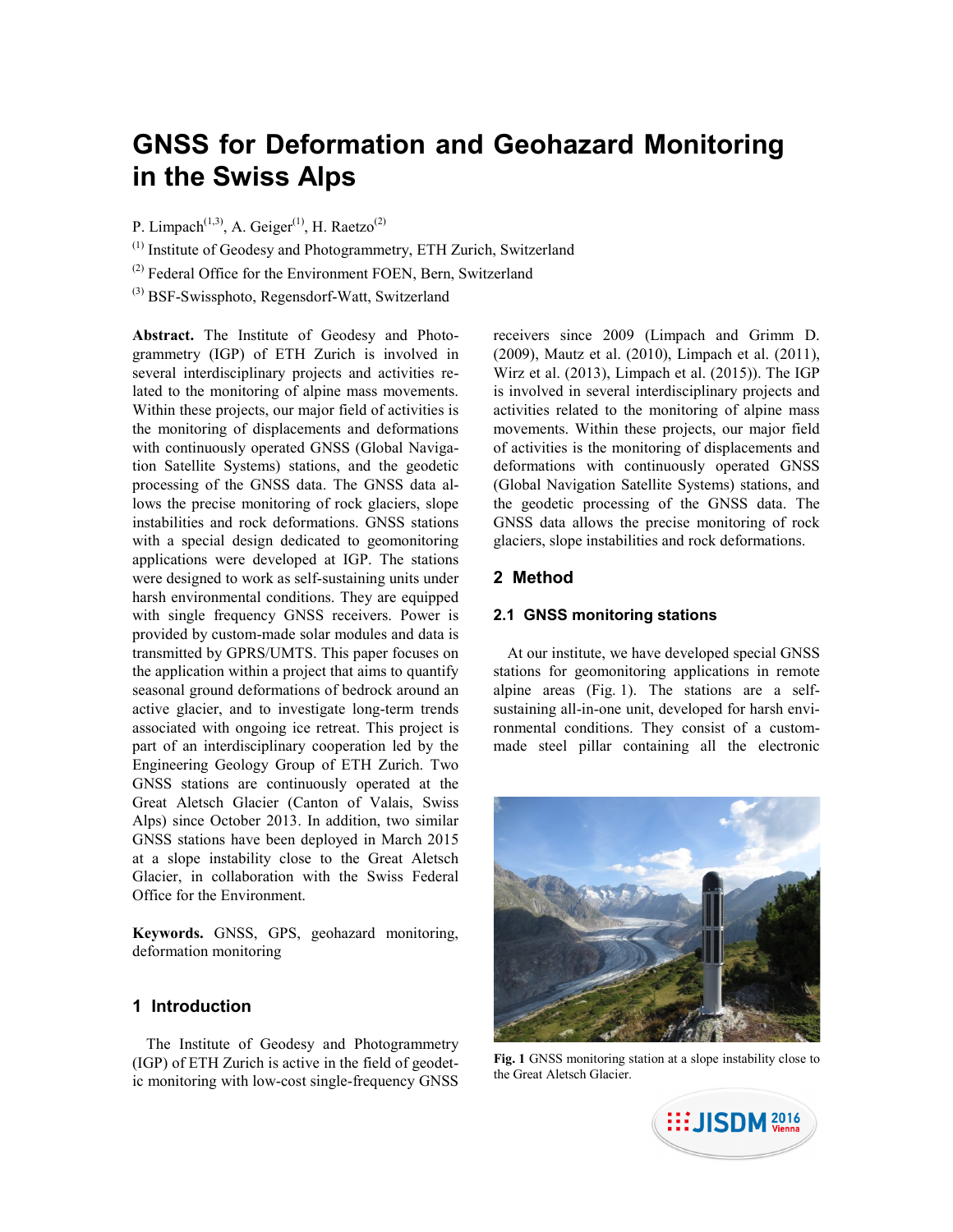equipment, e.g. GNSS receiver, data transmission device, solar charge controller, battery. The GNSS and data transmission antennas are mounted on the top of the pillar, covered by a radome. The battery is charged by custom-made solar modules, mounted around the pillar. The pillar has a diameter of 20 cm. The height of the pillar in Fig. 1 is 1.20 m. The pillars can be produced in various heights, e.g. depending on the excepted snow depths. They provide a stable geodetic monumentation, mandatory for long-term monitoring. The stations are designed in a way that no cables are located outside the station. It only has a small footprint, and is mounted to the ground (rock or concrete) with three treated bars.

#### **2.2 GNSS receivers**

The GNSS monitoring stations described above can be equipped with any GNSS devices. For monitoring applications, we have developed own GNSS devices with low power consumption. They consist of a low-cost L1 GNSS module from the Swiss manufacturer u-blox. They are equipped with internal data storage and a GPRS/UMTS modem for data transmission. In addition, they include a 3-axis accelerometer for inclination measurements.

#### **2.3 GNSS data processing**

The GNSS data is transmitted to a server at ETH Zurich, where it is processed in a fully automated processing chain. The core GNSS processing is done with the Bernese GNSS software (Dach et al. (2007)), based on differential carrier phase techniques. The processing chain allows the computation of daily static coordinates (24 h), subdaily static coordinates solutions over a time window with a length of a selectable number of hours and kinematic coordinates.

#### **2.4 Accuracy**

The accuracy of the GNSS positions strongly depends on the baseline length and the height difference with respect to the reference station, as well as on the length of the data time window used for the processing. In remote monitoring applications, power consumption is often an issue, making it sometimes it impossible to operate the GNSS receivers continuously 24 h per day. In such a case, the receivers are often duty-cycled, meaning that



**Fig. 2** Horizontal and vertical accuracy (standard deviation) as a function of the length of the processing window, for static and kinematic processing, and for sampling intervals of 1 s and 30 s.

they are operated e.g. only 1 h per day and put into sleep mode for the rest of the day. Depending on the length of the selected uptime window, the positioning accuracy can be considerably degraded.

Fig. 2 shows the accuracy as a function of the length of the processing window. The accuracy is expressed as the empirical standard deviation of the differences between the obtained GNSS positions and the known mean position. This analysis is based on *in situ* data over two weeks from a 300 m baseline in an alpine environment, with two low-cost single-frequency GNSS receivers. The height difference of the baseline is 50 m. It can be seen that the sampling interval (1 s or 30 s) has no influence on the accuracy. With a processing window of 24 h and static processing, the obtained accuracy is 0.8 mm in the horizontal and 1.5 mm in the vertical, hence similar to geodetic-grade dual-frequency receivers. With kinematic processing, the accuracy is 10 mm in the horizontal and 15 mm in the vertical, hence degraded by a factor of 10 with respect to the static processing. When the processing window is decreased, the accuracy is degraded, especially for windows below 2 h. In that case, the individual solutions not only become noisier, but they can contain outliers much larger than the standard deviations in Fig. 2.

The analysis of more than 30 baselines (not shown) confirmed the well-known fact that the accuracies are degraded with increasing baseline length and height difference. For baselines below 5- 10 km, this is true for both single- and dual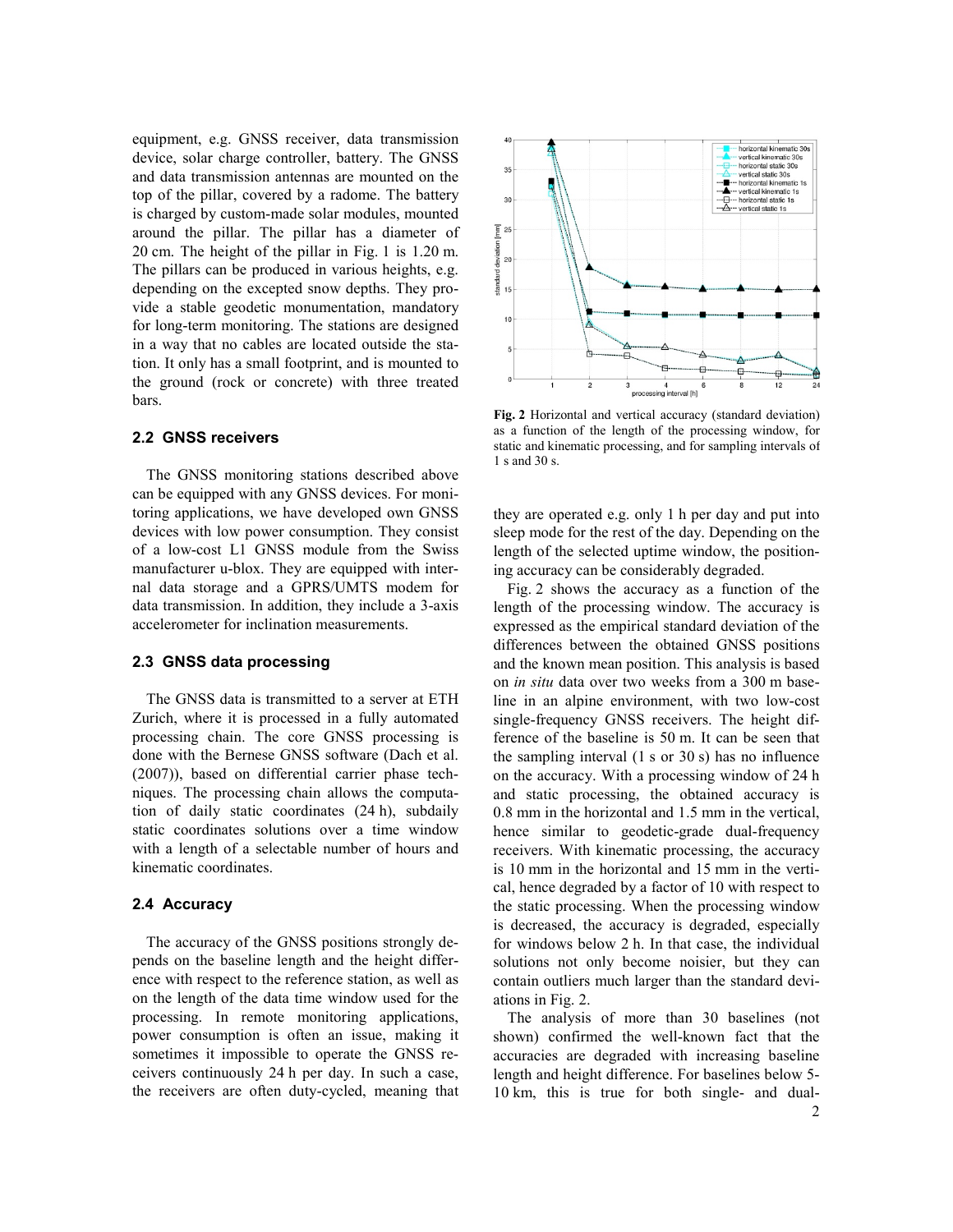frequency receivers, since the degrading factor are tropospheric delays, identically affecting singleand dual-frequency GNSS solutions. Hence, for short baselines, the accuracies obtained with lowcost single-frequency GNSS receivers are similar to dual-frequency receivers. In terms of accuracy, the advantage of dual-frequency receivers only becomes significant for baselines above 10-15 km, where ionospheric delays become a major degrading factor for single-frequency GNSS receivers.

### **3 Applications and results**

#### **3.1 Bedrock deformations at the Great Aletsch Glacier**

This application aims at quantifying seasonal ground deformations of bedrock around an active glacier, and to investigate long-term trends associated with ongoing ice retreat. This project is part of an interdisciplinary cooperation led by the Engineering Geology Group of ETH Zurich. Two GNSS stations (AL01 and AL02) are continuously operated at the Great Aletsch Glacier (Canton of Valais, Swiss Alps) since October 2013. The stations are located on a cross-section of the glacier, on the bedrock at either side of the glacier (Fig. 3 and Fig. 4).

Absolute positions of the two stations are computed with respect to a geodetic dual-frequency reference station operated by our institute, situated at approx. 5 km (not shown). The relative displacements time series between the two GNSS stations



**Fig. 3** Location of GNSS stations AL01 and AL02 at the Great Aletsch Glacier (upstream view).



**Fig. 4** GNSS station AL01 at the Great Aletsch Glacier.



**Fig. 5** Daily solutions of relative displacements in East, North and up directions, between the GNSS stations AL01 and AL02 (AL02 with respect to AL01). The blue bars indicate the uncertainty interval of 3 times the standard deviation.

(station AL02 with respect to station AL01) is shown in Fig. 4. The baseline length between the two stations is 1 km. The vector from AL01 to AL02 is pointing in NW direction. The displacements are showing a distinct seasonal behavior with an amplitude of 1-2 cm (Fig. 5). During spring-time (April and Mai), the two stations are moving towards each other, while during the rest of the year, they are moving away from each other. The displacements also show inter-annual variations, e.g. a faster and larger movement during spring-time in 2015 than in 2014. The data is provided to the Engineering Geology Group of ETH Zurich for further geological investigations.